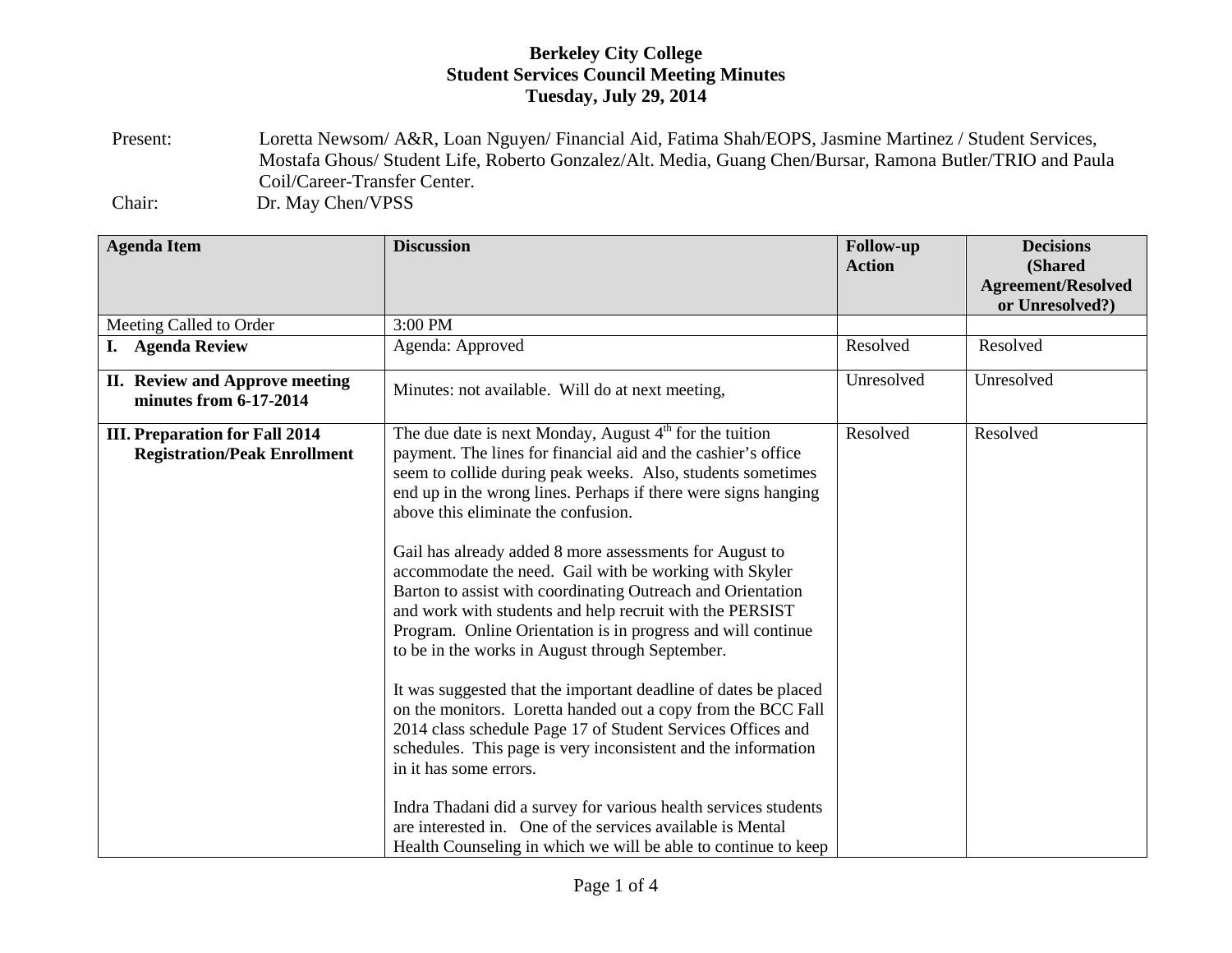## **Berkeley City College Student Services Council Meeting Minutes**

| <b>Tuesday, July 29, 2014</b> |                                                                                                                                                                                                                                                                                                                                                                                                                                                                                                    |  |  |  |
|-------------------------------|----------------------------------------------------------------------------------------------------------------------------------------------------------------------------------------------------------------------------------------------------------------------------------------------------------------------------------------------------------------------------------------------------------------------------------------------------------------------------------------------------|--|--|--|
|                               | at our campus with some increased hours.                                                                                                                                                                                                                                                                                                                                                                                                                                                           |  |  |  |
|                               | Student Services will be updating the peak office hours online<br>with the correct hour, not based on the schedule.                                                                                                                                                                                                                                                                                                                                                                                |  |  |  |
|                               | Per Loretta, VC Adela Esquivel-Swanson sent out an email in<br>regards to 630 mismatched majors. Therefore, Loretta has to<br>go into PeopleSoft and change their major and home campus.                                                                                                                                                                                                                                                                                                           |  |  |  |
|                               | May suggested that Financial Aid create a handout in regards<br>on how to change your major and home campus and how the<br>process works. May asked that Ramona and Loan get together<br>on the top 5 questions and post on the website as well. EOPS<br>has a transfer form they use for student if they decide to move<br>to another campus. Maybe something similar can be created<br>for the Financial aid office. May also suggested that Ramona<br>and Loretta get together and do the same. |  |  |  |
|                               | DSPS will ease into DSPS Counseling with the return of Joyce<br>Russell. Windy will then return the following week of Flex<br>week. Roberto has a new hourly staff person; her name is Sima<br>who has replaced the previous hourly Uzma. Sima has been<br>working with Roberto as a student worker before converting<br>into an hourly.                                                                                                                                                           |  |  |  |
|                               | The UC Application opens up August $1st$ so the<br>Career/Transfer center will get busier in the next few weeks.                                                                                                                                                                                                                                                                                                                                                                                   |  |  |  |
|                               | TRIO has their counseling schedule set and working on the fall<br>semester Tours as well. The planners are here and ready to be<br>given out. The online tutoring (Math, English & Science) will<br>begin this fall semester as a pilot. The online tutoring is only<br>for TRIO students and it is set-up in Moodle. TRIO if funded<br>to serve 140 students and currently has 121 students on the<br>program.                                                                                    |  |  |  |
|                               | EOPS is busy recruiting. Had several workers from the City of<br>Berkeley helping out with the Program. Carlos is the new                                                                                                                                                                                                                                                                                                                                                                          |  |  |  |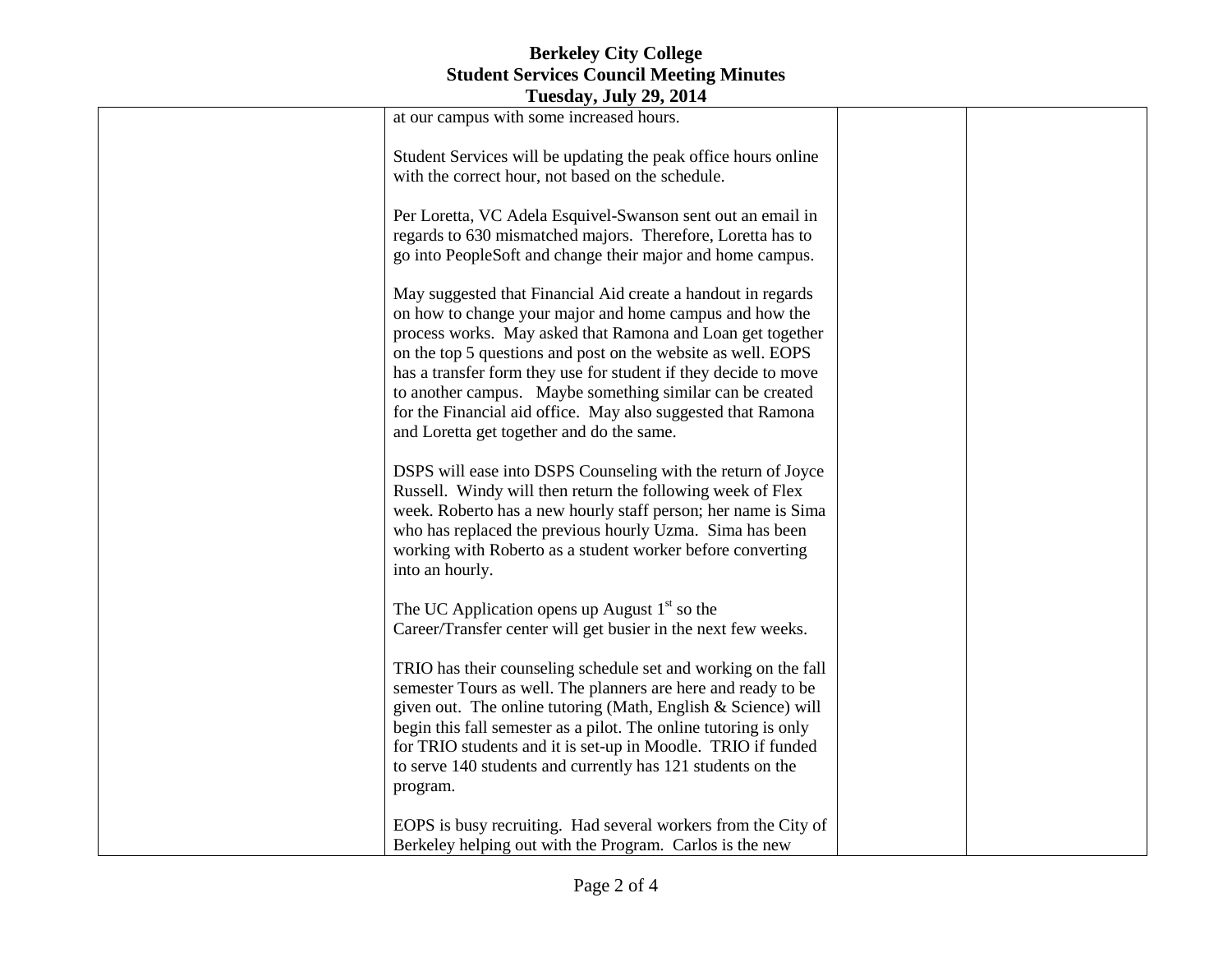## **Berkeley City College Student Services Council Meeting Minutes**

| <b>Tuesday, July 29, 2014</b> |                                                                                             |  |  |  |
|-------------------------------|---------------------------------------------------------------------------------------------|--|--|--|
|                               | EOPS F/T Counselor that joined us late in the Spring 2014                                   |  |  |  |
|                               | semester; so this will be his first full semester with EOPS.                                |  |  |  |
|                               | Carlos will also be helping out with the Orientations. A lot of                             |  |  |  |
|                               | students in the rehabilitation program (Second Chance) close                                |  |  |  |
|                               | by have been showing interest in the EOPS program.                                          |  |  |  |
|                               |                                                                                             |  |  |  |
|                               | Student Activities: Increase number of student Ambassadors to                               |  |  |  |
|                               | help out with peak period. Also have the ambassador create                                  |  |  |  |
|                               | three large hanging signs for each area in the one-stop shop                                |  |  |  |
|                               | area. It was mentioned earlier to also add important dates an                               |  |  |  |
|                               | remind students to check their PASSPORT account for                                         |  |  |  |
|                               | Financial Aid to do list for the monitor displays                                           |  |  |  |
|                               |                                                                                             |  |  |  |
|                               | Mostafa has been meeting with the ASBCC in regards to the                                   |  |  |  |
|                               | nuances of the new semester. During the first week of school                                |  |  |  |
|                               | 8/18 to 8/21 there will be an event for club recruiting during                              |  |  |  |
|                               | the 1 <sup>st</sup> week of school. ASBCC asks that various programs and                    |  |  |  |
|                               | departments can table.                                                                      |  |  |  |
|                               |                                                                                             |  |  |  |
|                               | Financial Aid is still learning the new system and training is                              |  |  |  |
|                               | still ongoing. Work-study is not yet ready. The funding for                                 |  |  |  |
|                               | work study has increased and it now at \$219k.                                              |  |  |  |
| <b>IV. SLO Updates</b>        | We have already completed our 3 <sup>rd</sup> cycle for ACCJC; our final                    |  |  |  |
|                               | cycle will be coming up in March 2015.                                                      |  |  |  |
|                               |                                                                                             |  |  |  |
|                               | TCIC/Paula Coil: No new updates but will begin in August                                    |  |  |  |
|                               | with the survey.                                                                            |  |  |  |
|                               | TRIO/Ramona Butler: no updates                                                              |  |  |  |
|                               | EOPS/Fatima Shah: Surveys have been ongoing.                                                |  |  |  |
|                               | Campus Life/Mostafa Ghous: The data for Outreach and                                        |  |  |  |
|                               | Retention is in task stream and Mostafa will look into it.                                  |  |  |  |
|                               | Financial Aid/Loan Nguyen: 2 surveys ready; just had slight<br>changes in admissions piece. |  |  |  |
|                               | A&O/Gail Pendleton: Added two additional questions based                                    |  |  |  |
|                               | on responses from students; so will begin in August again.                                  |  |  |  |
|                               | A&R/Loretta Newsom: Loretta made some changes to cover                                      |  |  |  |
|                               | a broader range and it was accepted.                                                        |  |  |  |
|                               | DSP&S/Roberto Gonzalez: Coordinator not present to give                                     |  |  |  |
|                               |                                                                                             |  |  |  |